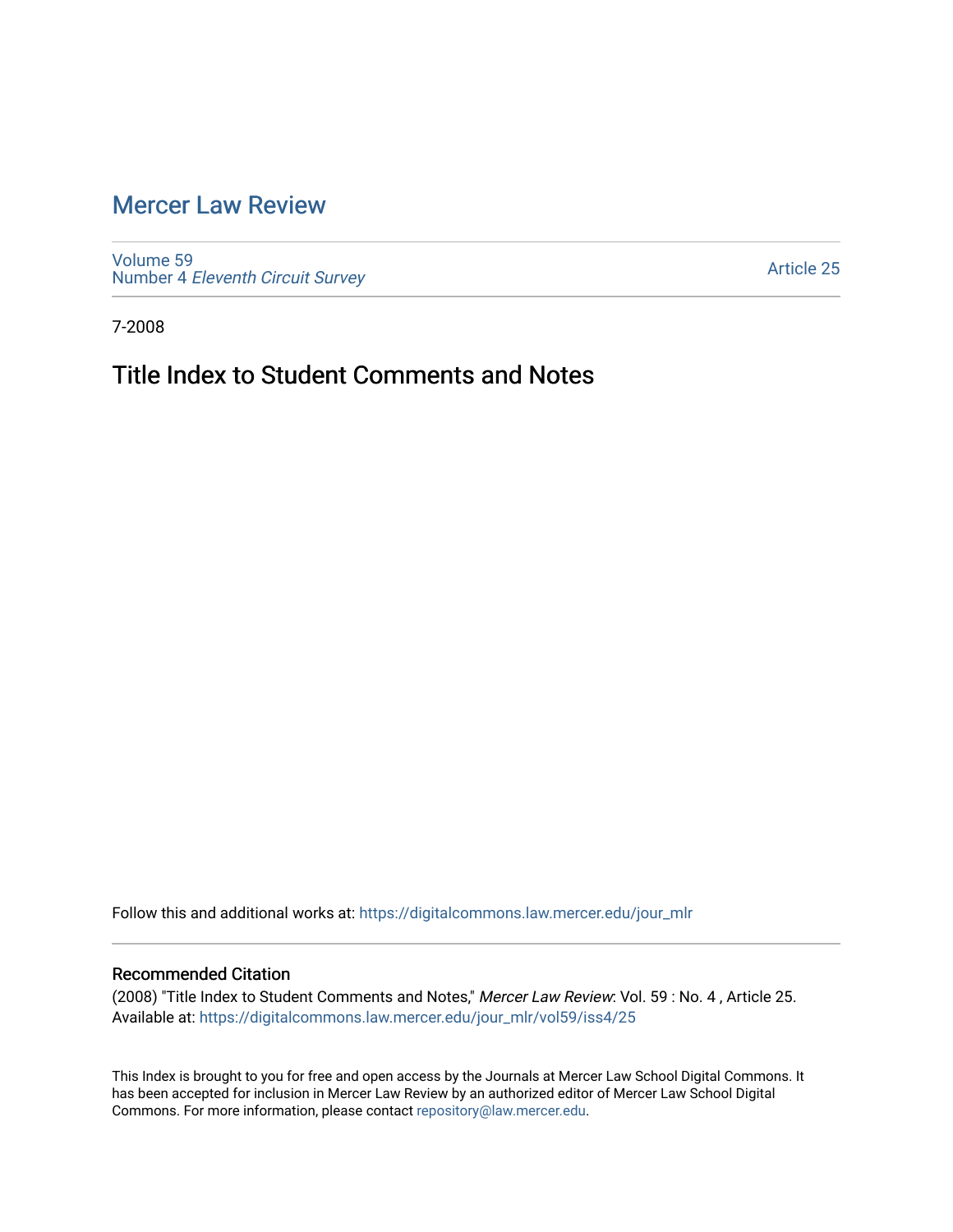## **TITLE INDEX TO STUDENT COMMENTS AND NOTES**

| <b>TITLE</b>                                                                                                                                                                                                                                     | YEAR | <b>VOL:PAGE</b> |
|--------------------------------------------------------------------------------------------------------------------------------------------------------------------------------------------------------------------------------------------------|------|-----------------|
| Bell Atlantic Corp. v. Twombly: Mere Adjustment or<br>Stringent New Requirement in Pleading?                                                                                                                                                     | 2008 | 59:1371         |
| Doubting Thomasville's Ability-Grouping Program:<br>Holton v. City of Thomasville School District  2008                                                                                                                                          |      | 59:1391         |
| "Insane in the Membrane, Insane in the Brain":<br>The Case of Panetti v. Quarterman $\ldots \ldots \ldots \ldots \ldots$                                                                                                                         | 2008 | 59:991          |
| Is Worship a Unique Subject or a Way of Approaching<br>Many Different Subjects? Two Recent Decisions that<br>Attempt to Answer This Question Set the Second and<br>Ninth Circuits on a Course Toward State Entangle-<br>ment With Religion  2008 |      | 59:1319         |
|                                                                                                                                                                                                                                                  |      |                 |
| Leegin Creative Leather Products, Inc. v. PSKS, Inc.:<br>Loosening the Belt on Price Fixing $\ldots \ldots \ldots \ldots$                                                                                                                        | 2008 | 59:767          |
| New Car Emissions Feared to Increase Global Tempera-<br>tures, State Standing: Massachusetts v. EPA  2008                                                                                                                                        |      | 59:1011         |
| 180 Days or No Equal Pay: Limiting Employment<br>Discrimination Suits in Ledbetter v. Goodyear<br>Tire & Rubber Co. $\ldots \ldots \ldots \ldots \ldots \ldots \ldots \ldots \ldots$                                                             | 2008 | 59:785          |
| Preventing and Reducing Costs and Burdens Associated<br>with E-discovery: The 2006 Amendments to the<br>Federal Rules of Civil Procedure                                                                                                         | 2008 | 59:963          |
| Pruning the Antitrust Tree: Credit Suisse Securities<br>(USA) LLC v. Billing and the Immunization of the<br>Securities Industry from Antitrust Liability  2008                                                                                   |      | 59:803          |
| School Bullies-They Aren't Just Students: Examining<br>School Interrogations and the Miranda Warning  2008                                                                                                                                       |      | 59:731          |
| Signed, Your Coach: Restricting Speech in Athletic<br>Recruiting in Tennessee Secondary School Athletic                                                                                                                                          |      | 59:1027         |
| Standing Room Only: Federal Taxpayers Denied Standing<br>to Challenge President's Faith-Based Programs in<br>Hein v. Freedom From Religion Foundation, Inc.                                                                                      | 2008 | 59:1409         |